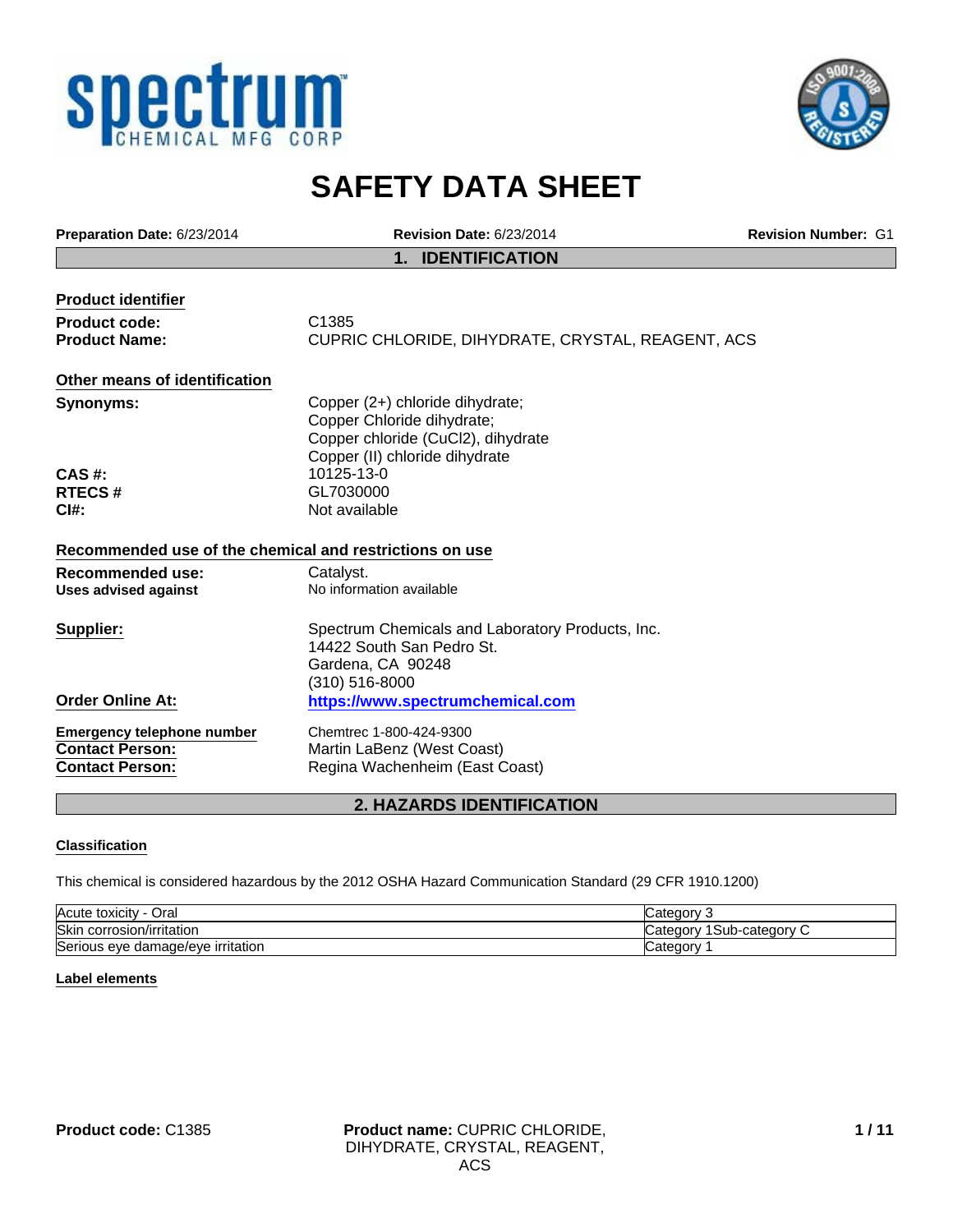#### **Danger**

# **Hazard statements**

Toxic if swallowed Causes severe skin burns and eye damage



### **Hazards not otherwise classified (HNOC)** Not Applicable

# **Other hazards**

Not available

# **Precautionary Statements - Prevention**

Wash face, hands and any exposed skin thoroughly after handling Do not eat, drink or smoke when using this product Do not breathe dust/fume/gas/mist/vapors/spray Wear protective gloves/protective clothing/eye protection/face protection

# **Precautionary Statements - Response**

Specific treatment (see .? on this label) Immediately call a POISON CENTER or doctor/physician Specific treatment (see .? on this label) IF IN EYES: Rinse cautiously with water for several minutes. Remove contact lenses, if present and easy to do. Continue rinsing. Immediately call a POISON CENTER or doctor/physician. IF ON SKIN (or hair): Remove/Take off immediately all contaminated clothing. Rinse skin with water/shower Wash contaminated clothing before reuse IF INHALED: Remove victim to fresh air and keep at rest in a position comfortable for breathing. Immediately call a POISON CENTER or doctor/physician. IF SWALLOWED: Immediately call a POISON CENTER or doctor/physician Rinse mouth Do NOT induce vomiting

#### **Precautionary Statements - Storage** Store locked up

**Precautionary Statements - Disposal**

Dispose of contents/container to an approved waste disposal plant

# **3. COMPOSITION/INFORMATION ON INGREDIENTS**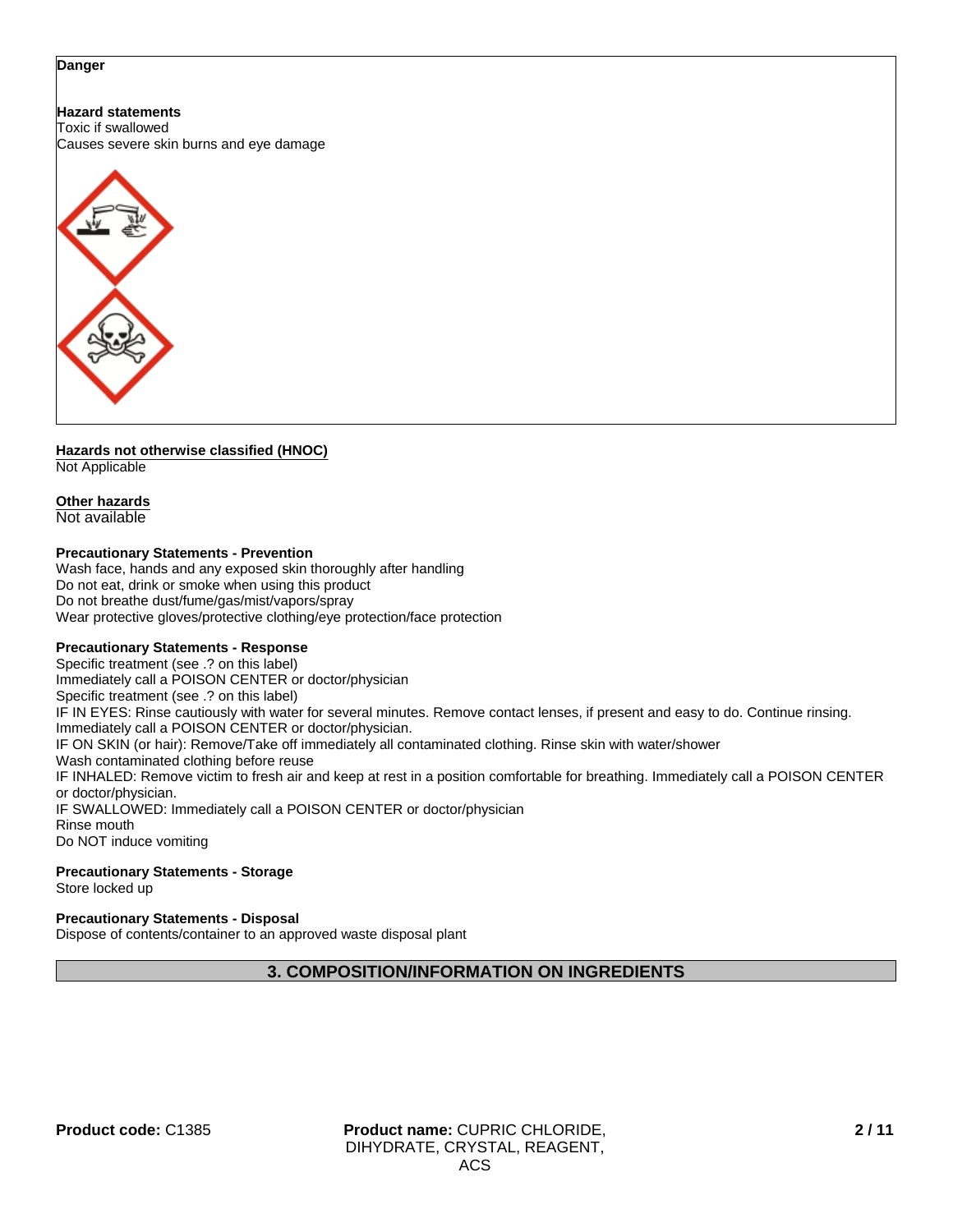| <b>First aid measures</b><br><b>General Advice:</b>                                                                                                                                                                             | Poison information centres in each State capital city can provide additional<br>assistance for scheduled poisons (13 1126). Ensure that medical personnel are<br>aware of the material(s) involved and take precautions to protect themselves. First<br>aider needs to protect himself.                                                                                                                                                                                                                                                                                                              |  |
|---------------------------------------------------------------------------------------------------------------------------------------------------------------------------------------------------------------------------------|------------------------------------------------------------------------------------------------------------------------------------------------------------------------------------------------------------------------------------------------------------------------------------------------------------------------------------------------------------------------------------------------------------------------------------------------------------------------------------------------------------------------------------------------------------------------------------------------------|--|
| <b>Skin Contact:</b>                                                                                                                                                                                                            | Wash off immediately with soap and plenty of water. Continue flushing with plenty of water for<br>at least 15 minutes. Remove all contaminated clothes and shoes. Immediate medical attention<br>is required. Call a physician immediately.                                                                                                                                                                                                                                                                                                                                                          |  |
| <b>Eye Contact:</b>                                                                                                                                                                                                             | Flush eye with water for 15 minutes. Immediate medical attention is required. Call a physician<br>immediately.                                                                                                                                                                                                                                                                                                                                                                                                                                                                                       |  |
| Inhalation:                                                                                                                                                                                                                     | Move to fresh air. If breathing is difficult, give oxygen. If not breathing, give artificial respiration.<br>WARNING! It may be hazardous to the person providing aid to give mouth-to-mouth<br>resuscitation when the inhaled or ingested material is toxic, infectious or corrosive. Do not use<br>mouth-to-mouth resuscitation if victim ingested or inhaled the substance; induce artificial<br>respiration with the aid of a pocket mask equipped with a one-way valve or other proper<br>respiratory medical device. Immediate medical attention is required. Call a physician<br>immediately. |  |
| Ingestion:                                                                                                                                                                                                                      | Do not induce vomiting without medical advice. Never give anything by mouth to an<br>unconscious person. Immediate medical attention is required. Call a physician or Poison<br>Control Centre immediately.                                                                                                                                                                                                                                                                                                                                                                                          |  |
| Most important symptoms and effects, both acute and delayed                                                                                                                                                                     |                                                                                                                                                                                                                                                                                                                                                                                                                                                                                                                                                                                                      |  |
| <b>Symptoms</b>                                                                                                                                                                                                                 | Severe skin and eye irritation or burns. Causes digestive (gastrointestinal) tract irritation. May<br>cause gastrointestinal (digestive) tract burns. May cause abdominal pain, nausea, vomiting,<br>diarrhea.                                                                                                                                                                                                                                                                                                                                                                                       |  |
| Indication of any immediate medical attention and special treatment needed                                                                                                                                                      |                                                                                                                                                                                                                                                                                                                                                                                                                                                                                                                                                                                                      |  |
| <b>Notes to Physician:</b>                                                                                                                                                                                                      | <b>Treat symptomatically</b>                                                                                                                                                                                                                                                                                                                                                                                                                                                                                                                                                                         |  |
| <b>Protection of first-aiders</b><br>First-Aid Providers: Avoid exposure to blood or body fluids. Wear gloves and other necessary protective clothing. Dispose of<br>contaminated clothing and equipment as bio-hazardous waste |                                                                                                                                                                                                                                                                                                                                                                                                                                                                                                                                                                                                      |  |

# **5. FIRE-FIGHTING MEASURES**

# **Extinguishing Media**

| <b>Suitable Extinguishing Media:</b>                                                                                                                                                                            | The product is not flammable. If it is involved in a fire,<br>extinguish the fire using an agent suitable for the type of<br>surrounding fire. |
|-----------------------------------------------------------------------------------------------------------------------------------------------------------------------------------------------------------------|------------------------------------------------------------------------------------------------------------------------------------------------|
| <b>Unsuitable Extinguishing Media:</b>                                                                                                                                                                          | No information available.                                                                                                                      |
| Specific hazards arising from the chemical                                                                                                                                                                      |                                                                                                                                                |
| <b>Hazardous Combustion Products:</b>                                                                                                                                                                           | Hydrogen chloride gas, copper oxides                                                                                                           |
| Contact with metals may evolve flammable hydrogen gas.<br><b>Specific hazards:</b><br>Containers may explode when heated. When mixed with<br>postassium or sodium, it produces a strong explosion on<br>impact. |                                                                                                                                                |
| <b>Special Protective Actions for Firefighters</b>                                                                                                                                                              |                                                                                                                                                |
| <b>Specific Methods:</b>                                                                                                                                                                                        | No information available.                                                                                                                      |
| Product code: C1385                                                                                                                                                                                             | 3/11<br>Product name: CUPRIC CHLORIDE,                                                                                                         |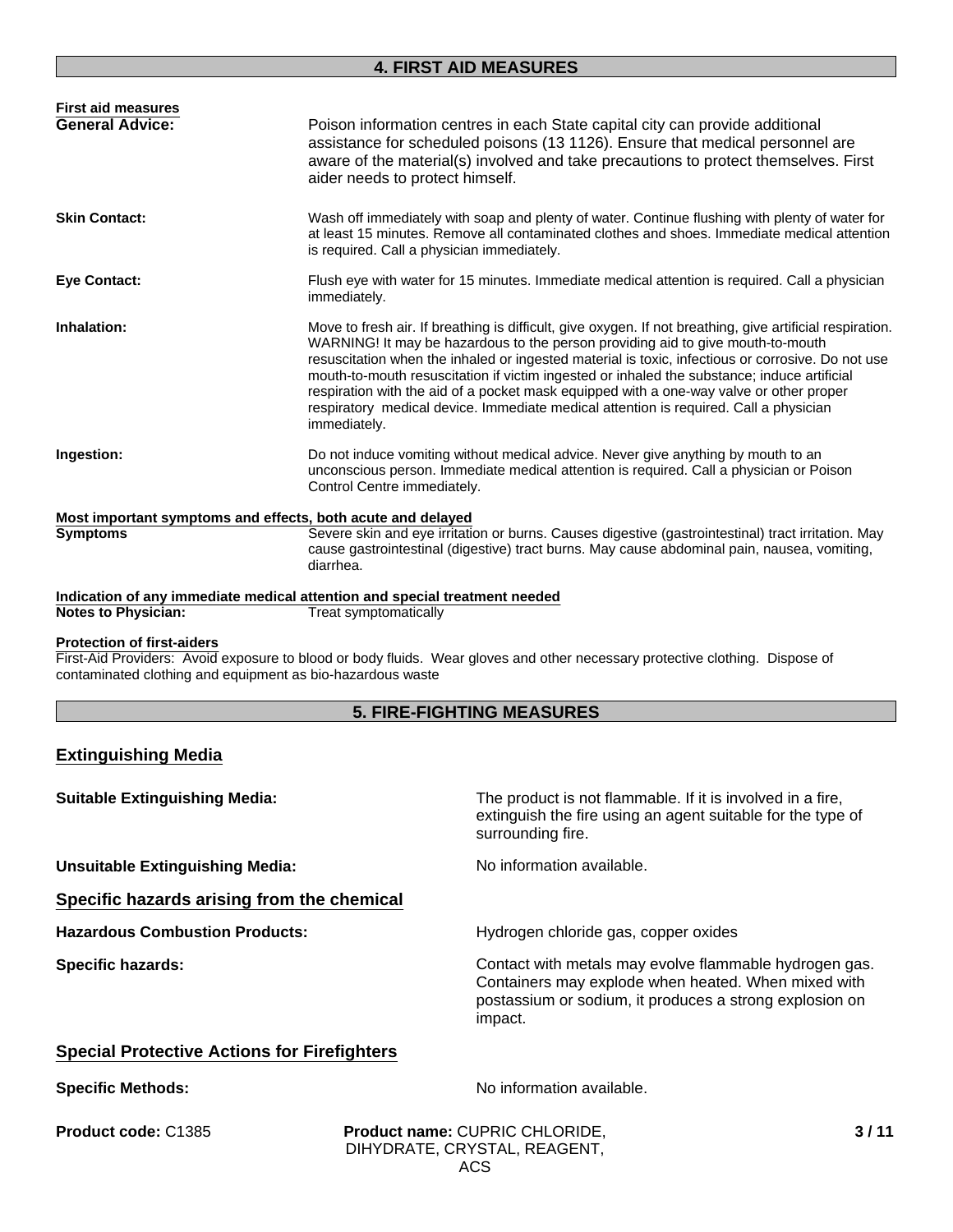**Special Protective Equipment for Firefighters:** As in any fire, wear self-contained breathing apparatus pressure-demand, MSHA/NIOSH (approved or equivalent) and full protective gear

# **6. ACCIDENTAL RELEASE MEASURES**

# **Personal precautions, protective equipment and emergency procedures**

| <b>Personal Precautions:</b>                         | Keep people away from and upwind of spill/leak. Ensure adequate ventilation. Do not touch<br>damaged containers or spilled material unless wearing appropriate protective clothing. Use<br>personal protective equipment. Avoid contact with skin, eyes and clothing. |
|------------------------------------------------------|-----------------------------------------------------------------------------------------------------------------------------------------------------------------------------------------------------------------------------------------------------------------------|
| <b>Environmental precautions</b>                     | Prevent further leakage or spillage if safe to do so. Should not be released into the<br>environment. Do not let product enter drains. Prevent entry into waterways, sewers,<br>basements or confined areas.                                                          |
| Methods and material for containment and cleaning up |                                                                                                                                                                                                                                                                       |
| <b>Methods for containment</b>                       | Stop leak if you can do it without risk. Cover with plastic sheet to prevent spreading.                                                                                                                                                                               |
| Methods for cleaning up                              | Use appropriate tools to put the spilled solid in a suitable waste disposal container.<br>Clean contaminated surface thoroughly.                                                                                                                                      |

# **7. HANDLING AND STORAGE**

#### **Precautions for safe handling**

#### **Technical Measures/Precautions:**

Use only in area provided with appropriate exhaust ventilation. Keep away from incompatible materials.

#### **Safe Handling Advice:**

Wear personal protective equipment. Avoid contact with skin, eyes and clothing. Do not ingest. Do not breathe vapours/dust. Handle in accordance with good industrial hygiene and safety practice.

#### **Conditions for safe storage, including any incompatibilities**

#### **Technical Measures/Storage Conditions:**

Deliquescent. Protect from moisture. Keep container tightly closed in a dry and well-ventilated place. Store at room temperature in the original container. Store away from incompatible materials.

#### **Incompatible Materials:**

Oxidizing agents. Acids. Metals. Sodium. Potassium. Hydrazine. Acetylene. Sodium hypobromite. Nitromethane.

# **8. EXPOSURE CONTROLS/PERSONAL PROTECTION**

#### **Control parameters**

**National occupational exposure limits**

**United States Canada Australia and Mexico Appropriate engineering controls**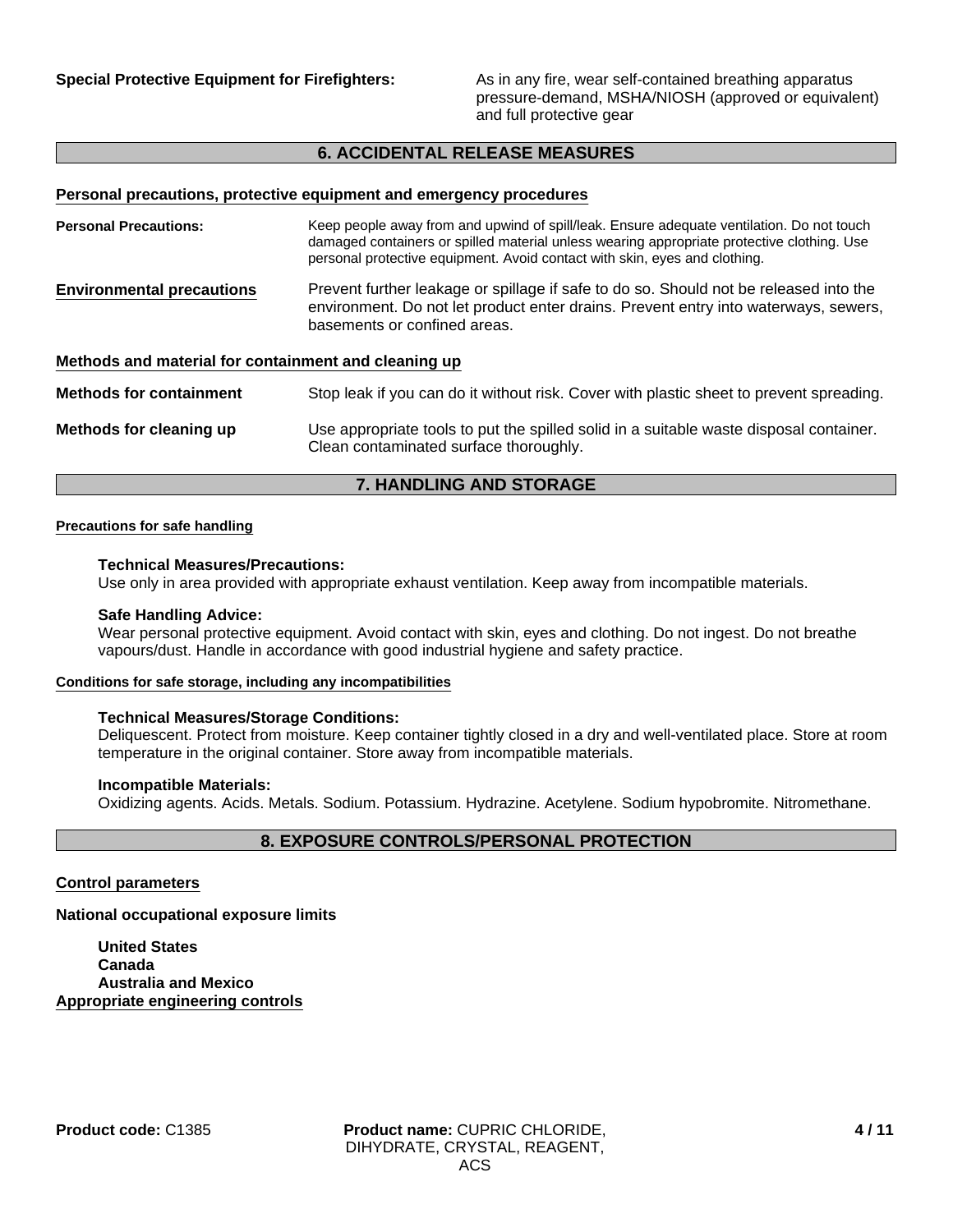**Engineering measures to reduce exposure:** Ensure adequate ventilation. Use process enclosures, local exhaust ventilation, or other engineering controls to keep airborne levels below recommended exposure limits. If user operations generate dust, fume or mist, use ventilation to keep exposure to airborne contaminants below the exposure limit.

### **Individual protection measures, such as personal protective equipment**

#### **Personal Protective Equipment**

| Eye protection:                | Face-shield.                                                                                                                                                |
|--------------------------------|-------------------------------------------------------------------------------------------------------------------------------------------------------------|
|                                | Skin and body protection: Chemical resistant protective suit. Gloves. boots.                                                                                |
| <b>Respiratory protection:</b> | Wear respirator with dust filter                                                                                                                            |
| Hygiene measures:              | Avoid contact with skin, eyes and clothing. When using, do not eat, drink or smoke.<br>Wash hands before breaks and immediately after handling the product. |

#### **9. PHYSICAL AND CHEMICAL PROPERTIES**

**Physical state:** Solid.

**Odor:** Odorless.

**Molecular/Formula weight:** 170.48

**Flash Point Tested according to:** Not available

**Autoignition Temperature (°C/°F):** No information available

**Boiling point/range(°C/°F):** No information available

**Density (g/cm3):** 2.54

**Evaporation rate:** No information available

**Odor threshold (ppm):** No information available

**Miscibility:** No information available **Appearance:** Crystals.

**Taste** No information available

**Flash point (°C):** No data available

**Lower Explosion Limit (%):** No information available

**pH:** No information available

**Decomposition temperature(°C/°F):** No information available

**Bulk density:** No information available

**Vapor density:** No information available

**Partition coefficient (n-octanol/water):** No information available

**Solubility:** Freely soluble in water Freely soluble in Methanol Freely soluble in Ethyl alcohol Soluble in Acetone Soluble in ethyl acetate Slightly soluble in Ether Solubility in Water: 76 parts in 100 parts water @ 25 deg. C

**Color:** Blue. Blue green.

**Formula:** CUCl2.2H2O

**Flashpoint (°C/°F):** No information available.

**Upper Explosion Limit (%):** No information available

**Melting point/range(°C/°F):** No information available

**Specific gravity:** No information available

**Vapor pressure @ 20°C (kPa):** No information available

**VOC content (g/L):** No information available

**Viscosity:** No information available

**Product code:** C1385

**Product name:** CUPRIC CHLORIDE, DIHYDRATE, CRYSTAL, REAGENT, ACS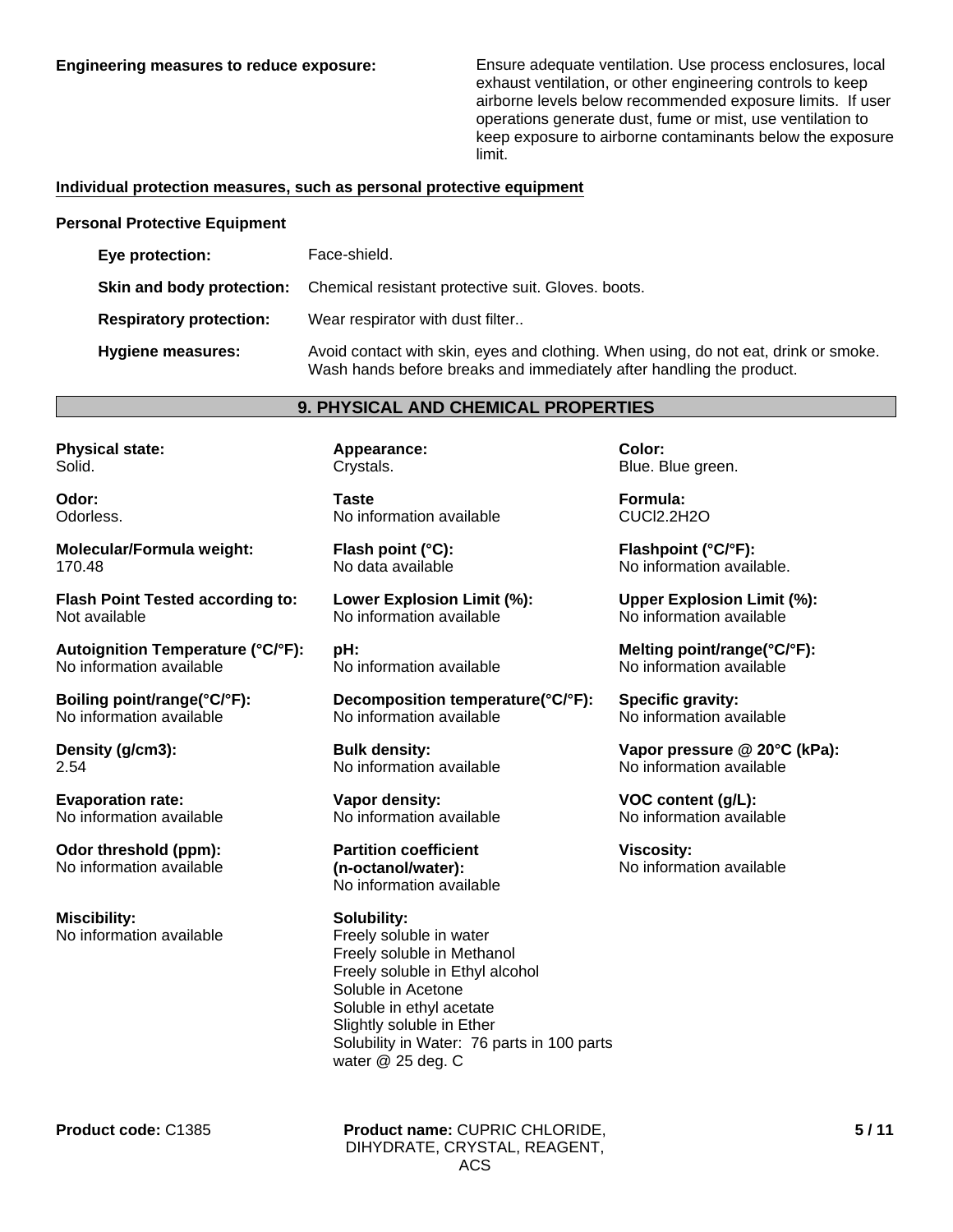# **Reactivity**

Evolves flammable hydrogen gas on contact with metals Contact with acids or acid fumes may evolve highly toxic hydrogen chloride fumes Water loss from 70-200 deg. C

| <b>Chemical stability</b><br>Stability:                                 | Stable at normal conditions                                                                                                 |
|-------------------------------------------------------------------------|-----------------------------------------------------------------------------------------------------------------------------|
| <b>Possibility of Hazardous Reactions:</b>                              | Hazardous polymerization does not occur                                                                                     |
| <b>Conditions to avoid:</b>                                             | Exposure to moisture. Exposure to moist air. Deliquescent in moist air. Efflorescent in<br>dry air. Incompatible materials. |
| <b>Incompatible Materials:</b>                                          | Oxidizing agents. Acids. Metals. Sodium. Potassium. Hydrazine. Acetylene. Sodium<br>hypobromite. Nitromethane.              |
| Hazardous decomposition products: Copper oxides. Hydrogen chloride gas. |                                                                                                                             |
| <b>Other Information</b>                                                |                                                                                                                             |
| <b>Corrosivity:</b>                                                     | No information available                                                                                                    |
| Special Remarks on Corrosivity: No information available                |                                                                                                                             |

# **11. TOXICOLOGICAL INFORMATION**

# **Information on likely routes of exposure**

**Principal Routes of Exposure:** Skin. Inhalation. Ingestion.

**Acute Toxicity**

# **Component Information**

# **Product Information**

**LD50/oral/rat = VALUE- Acute Tox Oral =** No information available

**LD50/oral/mouse = Value - Acute Tox Oral =** 110mg/kg

**LD50/dermal/rabbit VALUE-Acute Tox Dermal =** No information available

**LD50/dermal/rat VALUE -Acute Tox Dermal =** No information available

**LC50/inhalation/rat VALUE-Vapor =** No information available **VALUE-Gas =** No information available **VALUE-Dust/Mist =** No information available

**Product name:** CUPRIC CHLORIDE, **Product code:** C1385 **6 / 11**DIHYDRATE, CRYSTAL, REAGENT, ACS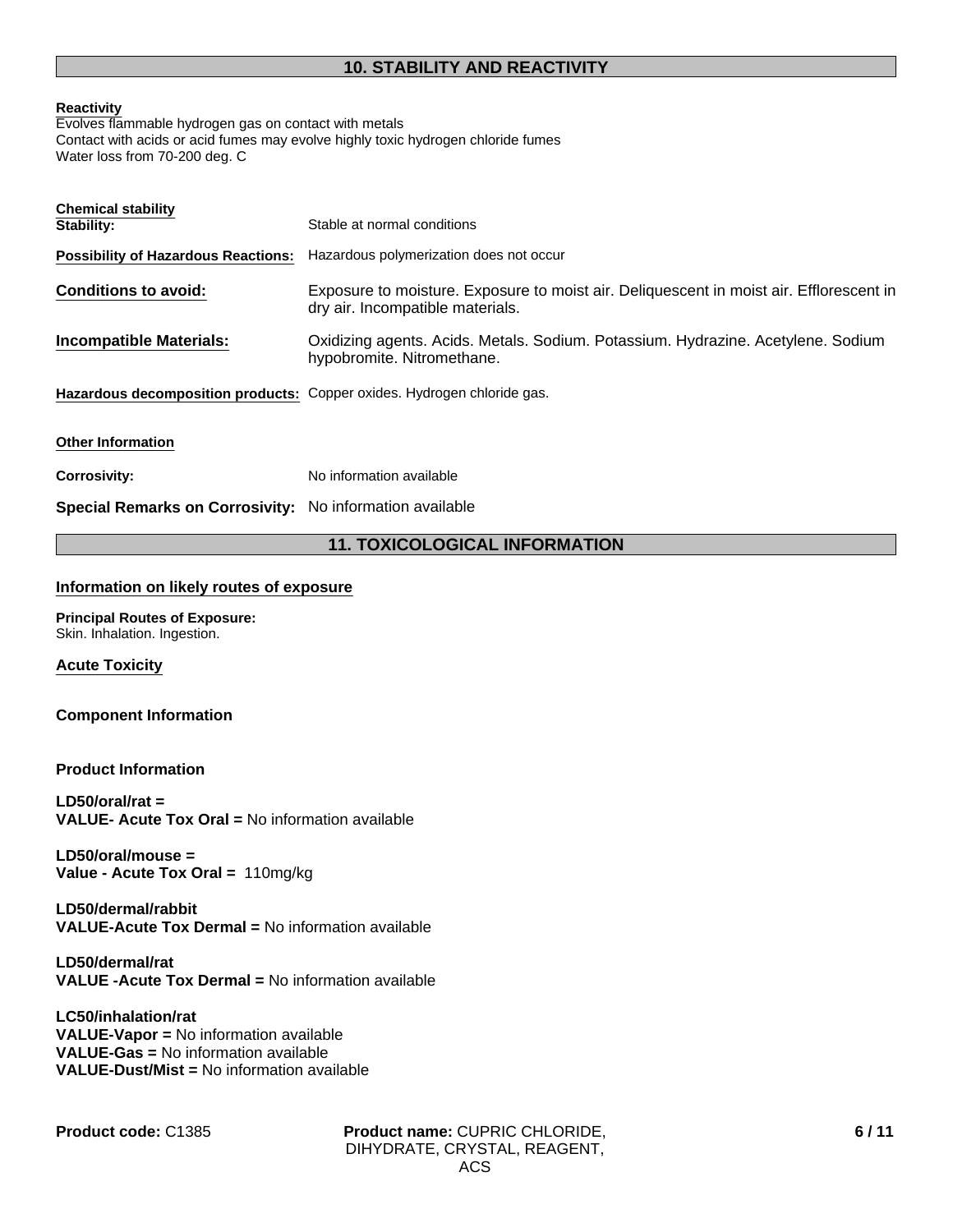# **LC50/Inhalation/mouse VALUE-Vapor =** No information available **VALUE - Gas =** No information available **VALUE - Dust/Mist =** No information available

**Symptoms**

| Product code: C1385            | Product name: CUPRIC CHLORIDE,                                                                                                                                                                                                                                                                                                                                                                                                                                                                                                                                                                                                                                                                                                                                                                                                                                                                                                                                                                                                                                                                                                                                                                                                                                                                                                          | 7/11 |
|--------------------------------|-----------------------------------------------------------------------------------------------------------------------------------------------------------------------------------------------------------------------------------------------------------------------------------------------------------------------------------------------------------------------------------------------------------------------------------------------------------------------------------------------------------------------------------------------------------------------------------------------------------------------------------------------------------------------------------------------------------------------------------------------------------------------------------------------------------------------------------------------------------------------------------------------------------------------------------------------------------------------------------------------------------------------------------------------------------------------------------------------------------------------------------------------------------------------------------------------------------------------------------------------------------------------------------------------------------------------------------------|------|
| <b>Carcinogenic effects:</b>   | Not considered carcinogenic                                                                                                                                                                                                                                                                                                                                                                                                                                                                                                                                                                                                                                                                                                                                                                                                                                                                                                                                                                                                                                                                                                                                                                                                                                                                                                             |      |
| <b>Mutagenic Effects:</b>      | No information available                                                                                                                                                                                                                                                                                                                                                                                                                                                                                                                                                                                                                                                                                                                                                                                                                                                                                                                                                                                                                                                                                                                                                                                                                                                                                                                |      |
| <b>Sensitization:</b>          | and hair.<br>Repeated exposure by inhalation may cause ulceration of the nasal septum and<br>shrinking of the inner lining of the nose.<br>Repeated skin contact may cause dermatitis.<br>Repeated or prolonged ingestion may cause liver and kidney damage due to<br>accumulation of copper in these organs. Chronic copper poisoning is rare. It has<br>been mainly observed in individuals with Wilson disease or Indian childhood<br>cirrhosis, in which progressive copper toxicity results from a hereditary metabolic<br>disorder involving deficiency in the copper-binding and transport protein<br>ceruloplasmin. Severe liver disease involving massive accumulation of copper in the<br>liver has been reported in a few cases not meeting the diagnostic criteria for either<br>Wilson disease or Indian childhood cirrhosis. Moreover, this so-called Indian<br>childhood cirrhosis is becoming increasingly recognized in non-Indian children, and<br>hepatic copper levels should be determined in all cases of childhood liver failure of<br>unknown origin (aka idiopathic copper toxicosis).<br>Generally, the effects of copper excess are reversible.<br>Repeated or prolonged inhalation may affect the blood (changes in white blood cell<br>count), metabolism (metabolic acidosis)<br>No information available |      |
| <b>Chronic Toxicity</b>        | Delayed and immediate effects as well as chronic effects from short and long-term exposure<br>Repeated exposure may cause thickening of the skin and greenish color to the skin                                                                                                                                                                                                                                                                                                                                                                                                                                                                                                                                                                                                                                                                                                                                                                                                                                                                                                                                                                                                                                                                                                                                                         |      |
| <b>Aspiration hazard</b>       | No information available                                                                                                                                                                                                                                                                                                                                                                                                                                                                                                                                                                                                                                                                                                                                                                                                                                                                                                                                                                                                                                                                                                                                                                                                                                                                                                                |      |
| <b>Inhalation</b><br>Ingestion | permanent corneal opacifiaction, chemical conjunctivitis, ulceration.<br>Causes respiratory tract (nose, throat, lungs), and mucous membrane irritation<br>causing coughing sore throat, wheezing, and shortness of breath. It may cause<br>ulceration and perforation of the nasal septum. It may produce delayed pulmonary<br>edema. When heated this compound may give off copper fume, which can cause<br>"fume metal fever" with symptoms similar to the common cold, including chills and<br>stiffness of the head.<br>Toxic if swallowed. Ingestion of sufficient concentrations may result in metallic taste,<br>salivation, headache, nausea, vomiting, burning in the mouth, epigastrium<br>(esophagus and stomach), diaphoresis, abdominal/gastric pain, gastrointestinal<br>bleeding, and bloody diarrhea. The vomitius is characteristically greenish-blue.<br>Other systemic effects may occur including hemolysis, anemia, and anuria, oliguria,<br>hematuria, acute kidney tubular necrosis, jaundice, hepatomegaly (i.e.liver and<br>kidney damage) (secondary to hemolysis). May affect behavior/central nervous<br>system (somnolence, convulsions). Rarely methemoglobinemia has been reported                                                                                                                      |      |
| <b>Eye Contact:</b>            | Severe eye irritation. Causes eye burns. May cause corneal damage. Symptoms can<br>include redness, pain, blurred vision, discoloration, loss of vision, eye damage such                                                                                                                                                                                                                                                                                                                                                                                                                                                                                                                                                                                                                                                                                                                                                                                                                                                                                                                                                                                                                                                                                                                                                                |      |
| <b>Skin Contact:</b>           | Causes severe skin irritation and burns with itiching, erythema, burning pain.                                                                                                                                                                                                                                                                                                                                                                                                                                                                                                                                                                                                                                                                                                                                                                                                                                                                                                                                                                                                                                                                                                                                                                                                                                                          |      |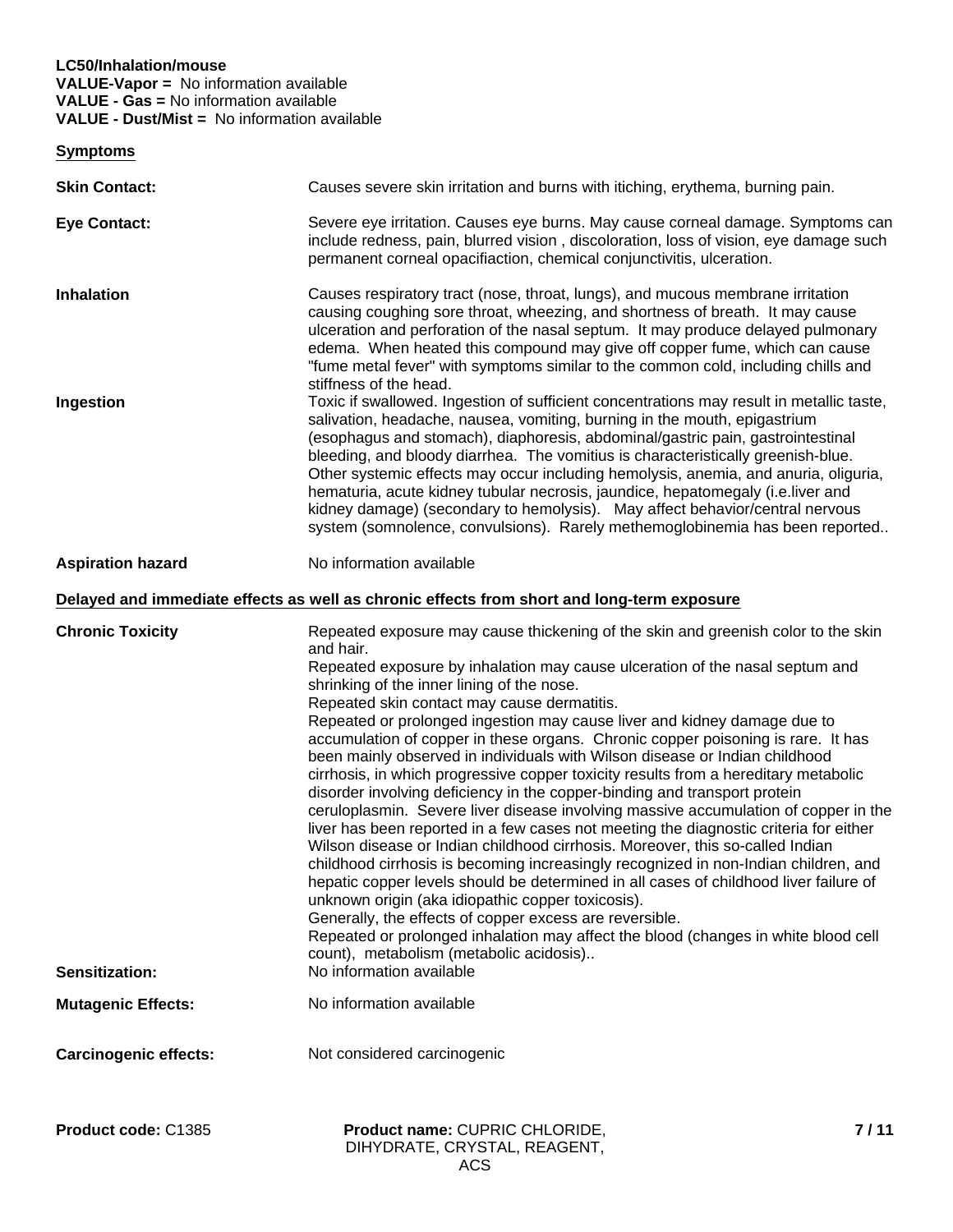| <b>Reproductive toxicity</b>          | No data is available                             |
|---------------------------------------|--------------------------------------------------|
| <b>Reproductive Effects:</b>          | No information available                         |
| <b>Developmental Effects:</b>         | No information available                         |
| <b>Teratogenic Effects:</b>           | No information available                         |
| <b>Specific Target Organ Toxicity</b> |                                                  |
| <b>STOT - single exposure</b>         | No information available                         |
| <b>STOT - repeated exposure</b>       | No information available                         |
| <b>Target Organs:</b>                 | Skin. Respiratory system. Lungs. Liver. Kidneys. |

# **12. ECOLOGICAL INFORMATION**

# **Ecotoxicity**

| <b>Ecotoxicity effects:</b>       | No data available.       |
|-----------------------------------|--------------------------|
| Persistence and degradability:    | No information available |
| <b>Bioaccumulative potential:</b> | No information available |
| <b>Mobility:</b>                  | No information available |

# **13. DISPOSAL CONSIDERATIONS**

# **Disposal Methods**

# **Waste from residues / unused products:**

Waste must be disposed of in accordance with Federal, State and Local regulation.

# **Contaminated packaging:**

Empty containers should be taken for local recycling, recovery or waste disposal

# **14. TRANSPORT INFORMATION**

# **DOT**

| <b>UN2802</b>            |
|--------------------------|
| Copper chloride          |
| 8                        |
| Not applicable           |
| Ш                        |
| <b>Marine Pollutant</b>  |
| 154                      |
| No information available |
| <b>PP.R2</b>             |
|                          |

**TDG (Canada) UN-No:** UN2802 **Proper Shipping Name:** Copper chloride

**Product name:** CUPRIC CHLORIDE, **Product code:** C1385 **8 / 11**DIHYDRATE, CRYSTAL, REAGENT, ACS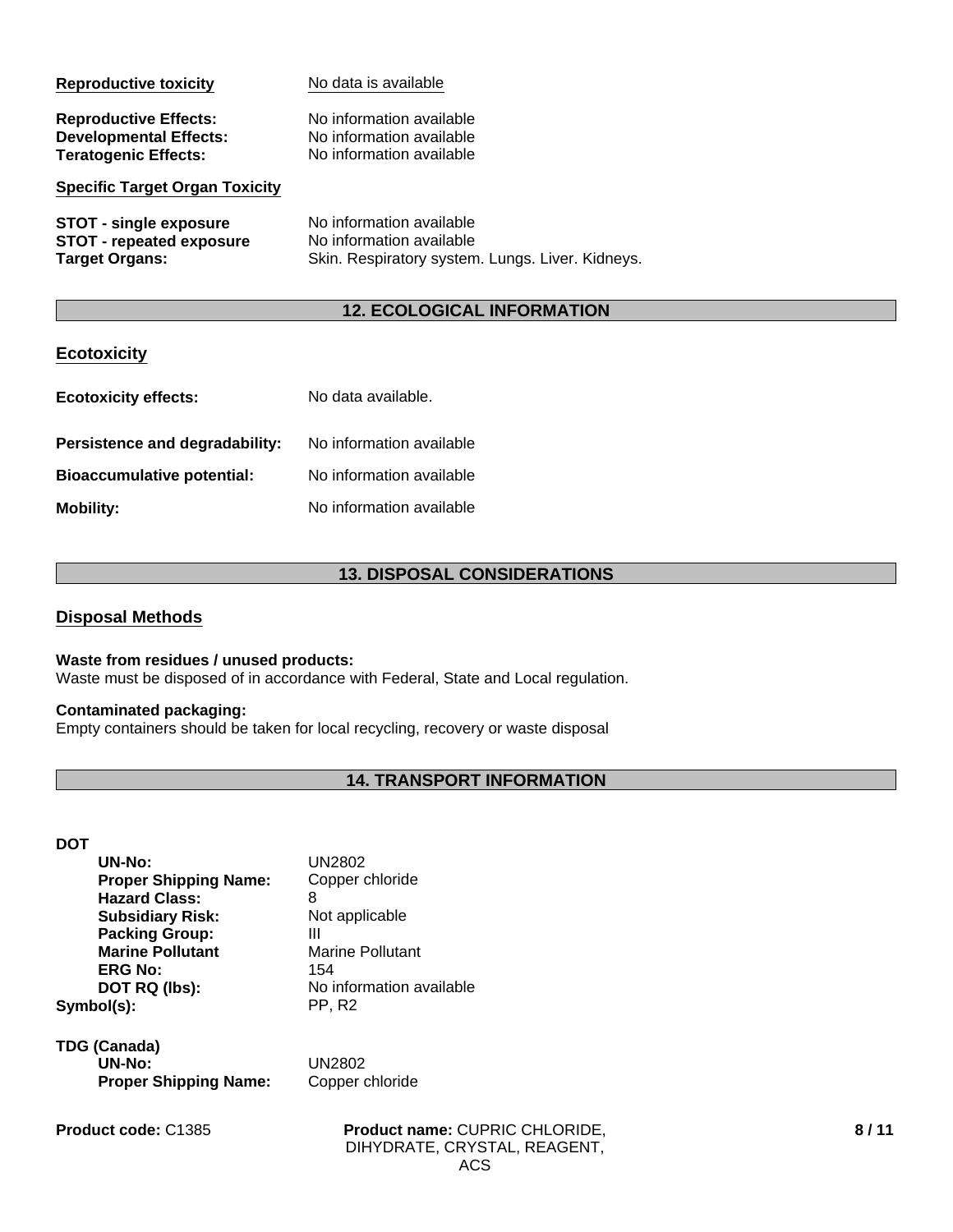| 8                        |
|--------------------------|
| No information available |
| Ш                        |
| No information available |
|                          |

# **ADR**

| <b>UN-No:</b>                | UN2802                   |
|------------------------------|--------------------------|
| <b>Proper Shipping Name:</b> | Copper chloride          |
| <b>Hazard Class:</b>         | 8                        |
| <b>Packing Group:</b>        | Ш                        |
| <b>Subsidiary Risk:</b>      | No information available |
| <b>Classification Code:</b>  | No information available |
| <b>Description:</b>          | No information available |
| <b>CEFIC Tremcard No:</b>    | No information available |

# **IMO / IMDG**

| <b>UN-No:</b>                | UN2802                   |
|------------------------------|--------------------------|
| <b>Proper Shipping Name:</b> | Copper chloride          |
| <b>Hazard Class:</b>         | 8                        |
| <b>Subsidiary Risk:</b>      | Р                        |
| <b>Packing Group:</b>        | Ш                        |
| <b>Description:</b>          | No information available |
| <b>IMDG Page:</b>            | No information available |
| <b>Marine Pollutant</b>      | <b>Marine Pollutant</b>  |
| EMS:                         | F-A                      |
| <b>MFAG:</b>                 | No information available |
| <b>Maximum Quantity:</b>     | No information available |
|                              |                          |

# **RID**

| UN2802                   |
|--------------------------|
| Copper chloride          |
| 8                        |
| 8                        |
| Ш                        |
| No information available |
| No information available |
|                          |

# **ICAO**

| <b>UN-No:</b>                | <b>UN2802</b>            |  |
|------------------------------|--------------------------|--|
| <b>Proper Shipping Name:</b> | Copper chloride          |  |
| <b>Hazard Class:</b>         | 8                        |  |
| <b>Subsidiary Risk:</b>      | No information available |  |
| <b>Packing Group:</b>        | Ш                        |  |
| <b>Description:</b>          | No information available |  |

# **IATA**

| UN-No:                       | UN2802                   |  |
|------------------------------|--------------------------|--|
| <b>Proper Shipping Name:</b> | Copper chloride          |  |
| <b>Hazard Class:</b>         | 8                        |  |
| <b>Subsidiary Risk:</b>      | No information available |  |
| <b>Packing Group:</b>        | Ш                        |  |
| <b>ERG Code:</b>             | 8L                       |  |
| <b>Description:</b>          | No information available |  |
|                              |                          |  |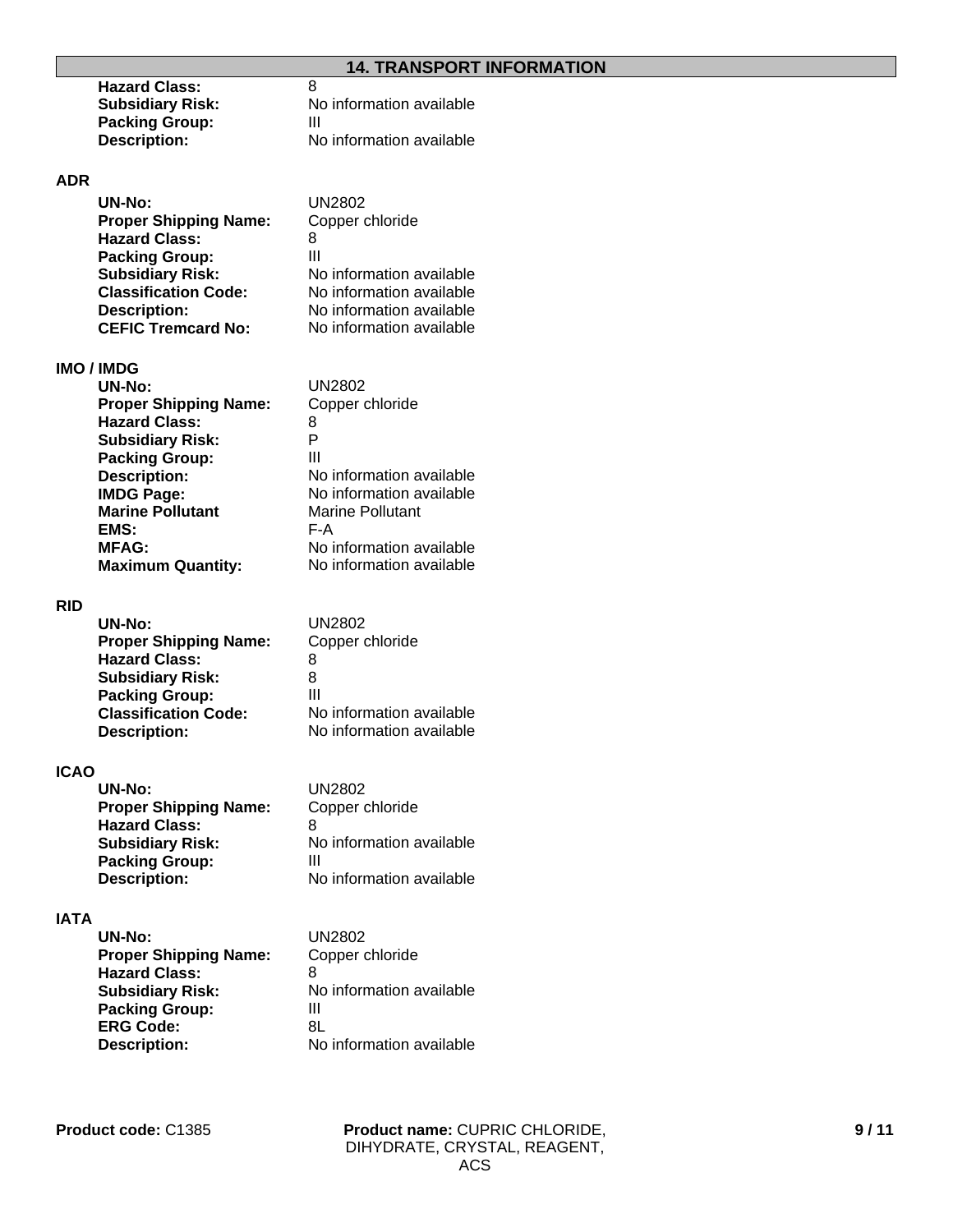# **15. REGULATORY INFORMATION**

# **International Inventories**

# **U.S. Regulations**

**California Prop. 65: Safe Drinking Water and Toxic Enforcement Act of 1986.**

**Chemicals Known to the State of California to Cause Cancer:**

This product does not contain a chemical requiring a warning under California Prop. 65. (See table below)

#### **Chemicals Known to the State of California to Cause Reproductive Toxicity:**

This product does not contain a chemical requiring a warning under California Prop. 65. (See table below)

### **CERCLA/SARA**

**U.S. TSCA**

#### **Canada**

# **WHMIS hazard class:**

D1B Toxic materials

E Corrosive material

#### **Canada Controlled Products Regulation:**

This product has been classified according to the hazard criteria of the CPR (Controlled Products Regulation) and the MSDS contains all of the information required by the CPR.

#### **Inventory**

#### **EU Classification**

#### **R-phrase(s)**

R34 - Causes burns. R22 - Harmful if swallowed. R50/53 - Very toxic to aquatic organisms, may cause long-term adverse effects in the aquatic environment.

#### **S -phrase(s)**

S45 - In case of accident or if you feel unwell, seek medical advice immediately (show the label where possible).

- S60 This material and its container must be disposed of as hazardous waste.
- S61 Avoid release to the environment. Refer to special instructions/safety data sheets.

# **The product is classified in accordance with Annex VI to Directive 67/548/EEC**

# **Indication of danger:**

Xn - Harmful. N - Dangerous for the environment.